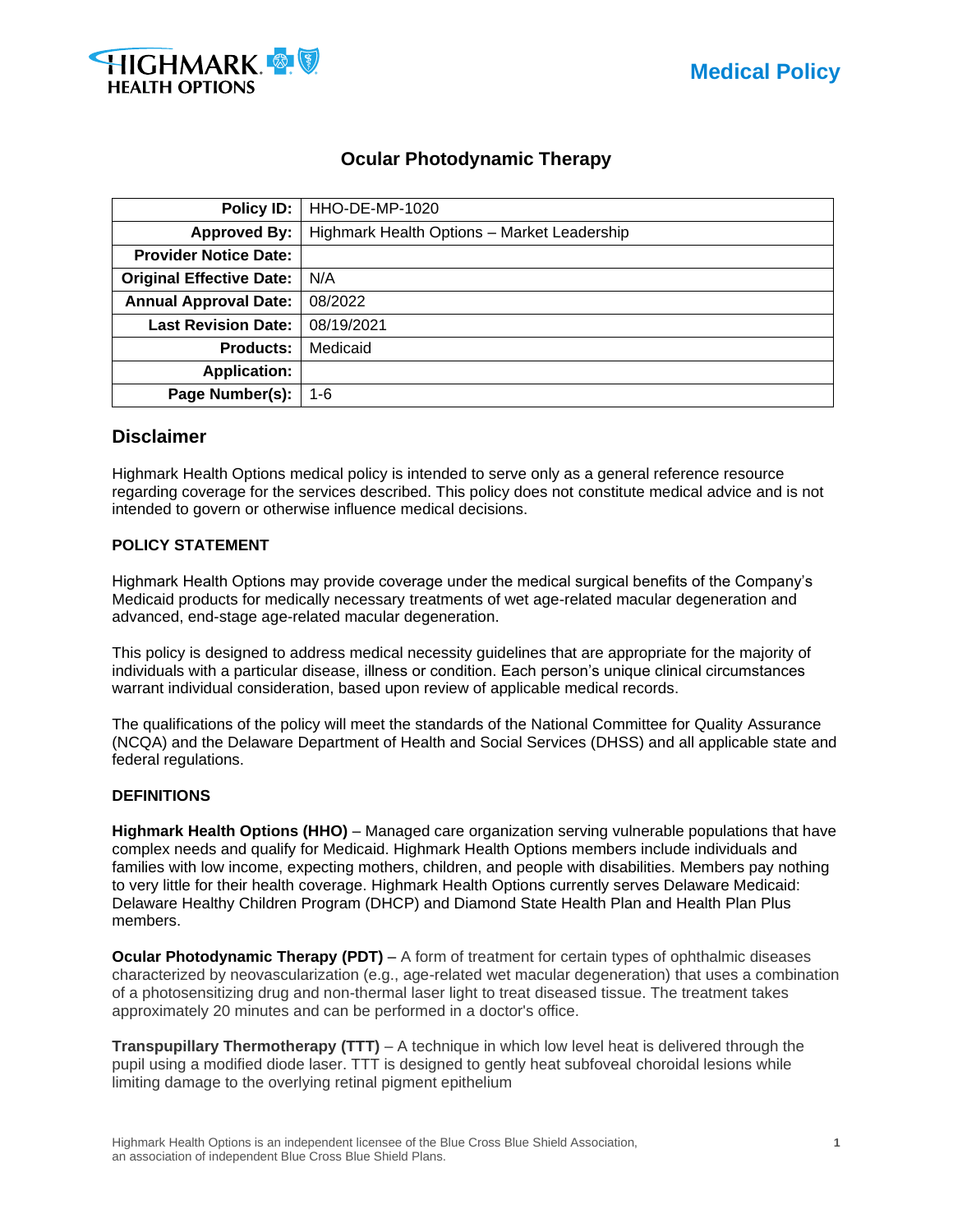

## **POLICY POSITION**

#### **Verteporfin PDT**

Verteporfin PDT as monotherapy may be considered medically necessary as a treatment of choroidal neovascularization (CNV) associated with ANY of the following conditions:

- Age-related macular degeneration with EITHER:
	- o Classic subfoveal CNV; or
	- o Predominantly classic subfoveal CNV: or
- Chronic central serous chorioretinopathy; or
- Choroidal hemangioma: or
- Occult neurovascularization; or
- Pathologic myopia; or
- Presumed ocular histoplasmosis.

If CNV leakage is detected on fluorescein angiography, subsequent verteporfin PDT may be considered medically necessary.

Verteporfin PDT as monotherapy for other ophthalmic disorders not meeting the criteria indicated in this policy is considered experimental/investigational and therefore, non-covered because the safety and/ or effectiveness of this service cannot be established by the available published peer-reviewed literature.

Verteporfin PDT when used in combination with one (1) or more anti-vascular endothelial growth factor therapies is considered experimental/investigational as a treatment of CNV and, therefore, is non-covered because the safety and/or effectiveness of this service cannot be established by the available published peer-reviewed literature when associated with ANY of the following conditions:

- Age-related macular degeneration; or
- Pathologic myopia; or
- Presumed ocular histoplasmosis; or
- Central serous chorioretinopathy; or
- Choroidal hemangioma; or
- Other ophthalmologic disorders.

#### **Transpupillary Thermotherapy (TTT)**

TTT may be considered medically necessary for EITHER of the following indications:

- Retinoblastoma involving less than half (50%) of the retina, and without associated vitreal or subretinal seeds at the time of thermotherapy; or
- Small (2 to 3 mm) chorodial melanomas located posterior in the globe.

TTT not meeting the criteria as indicated in this policy is considered experimental/investigational and, therefore, noncovered because the safety and/or effectiveness of this service cannot be established by the available published peer-reviewed literature.

#### **Noncovered Services**

Other drugs for ocular PDT and other procedures, such as photocoagulation (feeder vessel technique) are considered experimental/investigational and, therefore, noncovered because the safety and/or effectiveness of this service cannot be established by the available published peer-reviewed literature.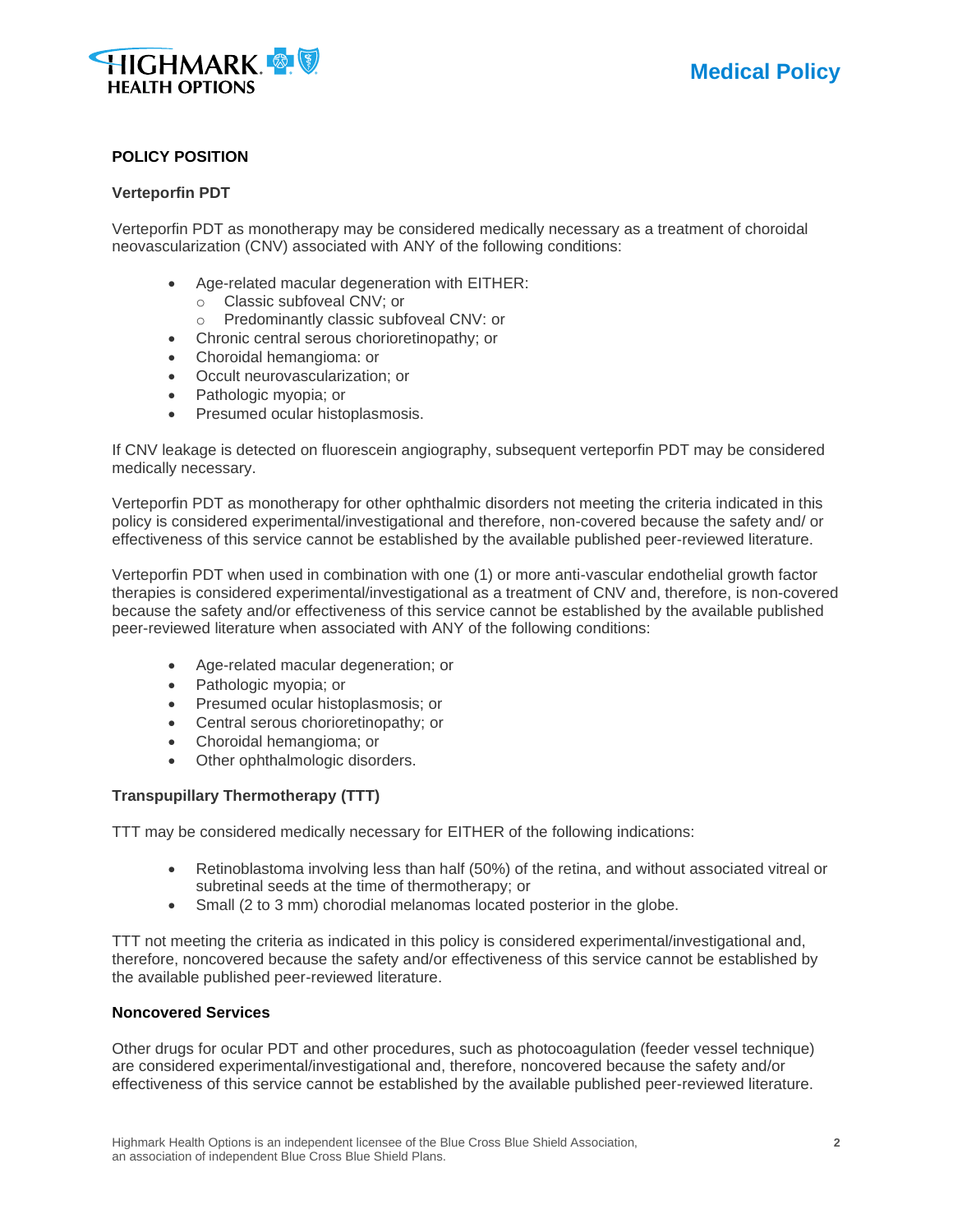



Experimental/investigational (E/I) services are not covered regardless of place of service.

Ocular PDT or Transpupillary Thermotherapy is typically an outpatient procedure which is only eligible for coverage as an inpatient procedure in special circumstances, including, but not limited to, the presence of a comorbid condition that would require monitoring in a more controlled environment such as the inpatient setting.

#### **Professional and Facility Claims**

This policy is applied on a post-payment basis for Professional claims. The services will pay on initial processing and are subject to retrospective review.

Note the following pre-payment applications within the body of the bulletin:

• The diagnosis codes are applied on a pre-payment basis for procedure codes: 67221, 67225 and J3396.

**Note:** Photocoagulation feeder vessel technique (G0186) is considered experimental/investigational and, therefore, noncovered and applies to Professional claims.

## **PROFESSIONAL STATEMENTS AND SOCIETAL POSITIONS GUIDELINES**

#### **National Institute of Health and Excellence – 2018**

In 2018, the National Institute for Health and Care Excellence updated its 2003 guidance on the use of photodynamic therapy for age-related macular degeneration. The Institute made the following recommendations:

- Recommends against use of photodynamic therapy as monotherapy for late (wet) agerelated macular degeneration and against use of photodynamic therapy as first-line adjunctive therapy to antivascular endothelial growth factor therapies for late (wet) agerelated macular degeneration
- Recommends for photodynamic therapy as second-line adjunctive therapy to antivascular endothelial growth factor therapies for late (wet) age-related macular degeneration in a trial setting.

#### **American Academy of Ophthalmology – 2015**

A 2015 preferred practice pattern guideline on age-related macular degeneration from the American Academy of Ophthalmology has described verteporfin photodynamic therapy as a treatment option approved by the U.S. Food and Drug Administration for subfoveal lesions and predominantly classic choroidal neovascularization (choroidal neovascularization) related to age-related macular degeneration.

The 2015 update stated that anti-vascular endothelial growth factor therapies have become first-line therapy for treating and stabilizing most cases of age-related macular degeneration. Verteporfin photodynamic therapy is a less commonly used treatment for neovascular age-related macular degeneration; recommendations stated that the following diagnoses are eligible for verteporfin photodynamic therapy:

- "Macular choroidal neovascularization, new or recurrent, where the classic component is greater than 50% of the lesion and the entire lesion is ≤5400 μm in greatest linear diameter
- Occult choroidal neovascularization may be considered for PDT [photodynamic therapy] with vision less than 20/50 or if the choroidal neovascularization is Less than 4 MPS [macular photocoagulation study] disc areas in size when the vision is greater than 20/50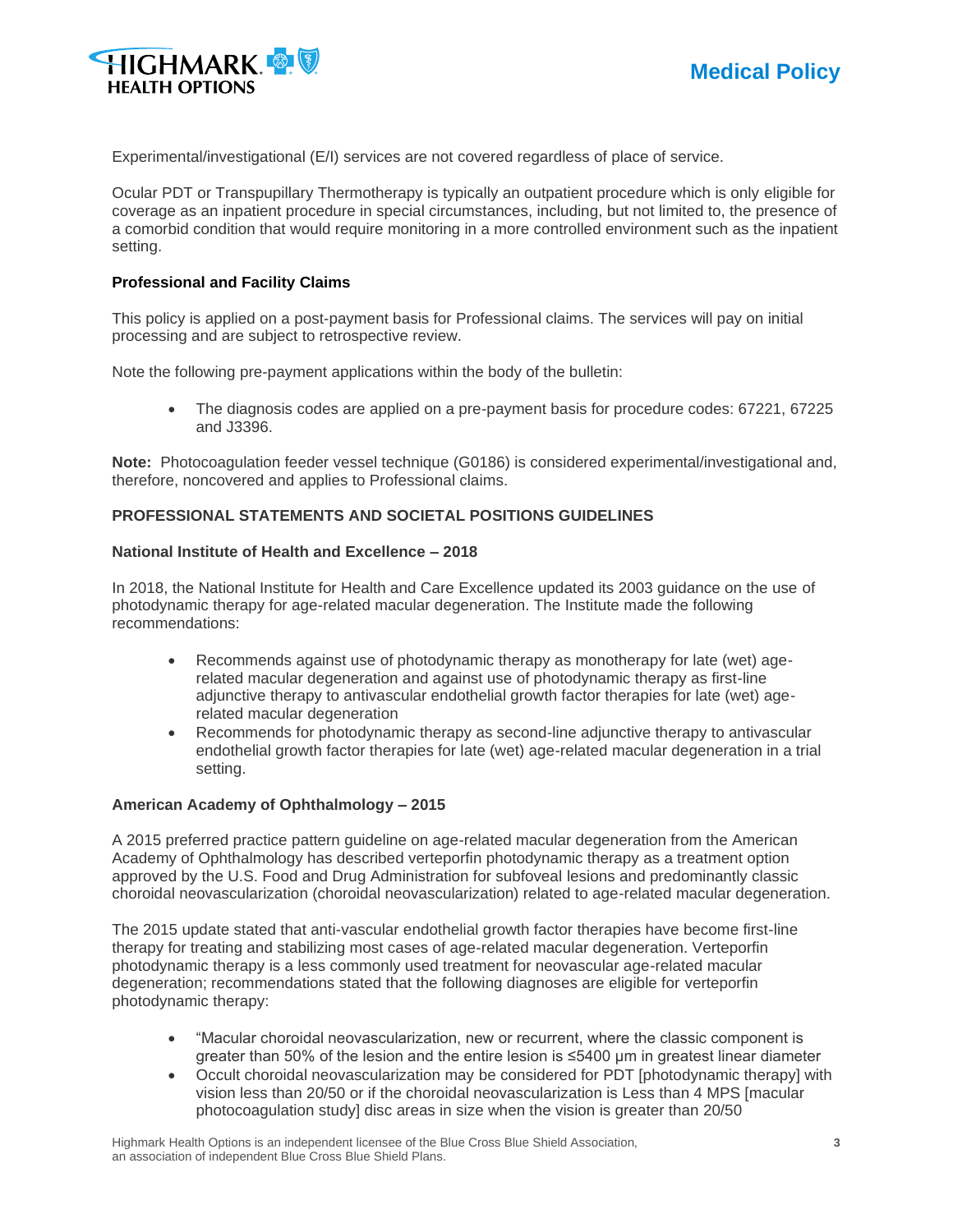

• Juxtafoveal choroidal neovascularization is an off-label indication for PDT but may be considered in select cases."

#### **National Comprehensive Cancer Network – 2020**

#### **Ocular Photodynamic Therapy**

• There is no recommendation to treat uveal melanoma with ocular PDT mentioned in the NCCN guidelines.

#### **Transpupillary Thermotherapy**

- Consider additional treatment with resection, laser ablation, transpupillary thermotherapy, or cryotherapy if concerned that adequate response was not achieved from initial radiation.
- For small recurrences in [individuals] who cannot undergo radiation therapy or surgery, transpupillary thermotherapy is recommended.

### **PROCEDURE CODES**

| <b>Table</b> | <b>Style</b>                                                                                                                                                                                              |  |
|--------------|-----------------------------------------------------------------------------------------------------------------------------------------------------------------------------------------------------------|--|
| 67221        | Destruction Of Localized Lesion Of Choroid (e.g., Choridal Neovascularization);<br>Photodynamic Therapy 9 includes Intravenous Infusion)                                                                  |  |
| 67225        | Destruction Of Localized Lesion Of Choroid (e.g., Choridal Neovascularization);<br>Photodynamic Therapy, Second Eye, At Single Session (list Separately In Addition To<br>Code For Primary Eye Treatment) |  |
| J3396        | Injection, Verteporfin, 0.1 Mg                                                                                                                                                                            |  |

#### **Non-covered Procedure Code(s)**

| Code  | <b>Description</b>                                                                                                                                         |
|-------|------------------------------------------------------------------------------------------------------------------------------------------------------------|
| G0186 | Destruction Of Localized Lesion Of Choroid (for Example, Choridal Neovascularization);<br>Photocoagulation, Feeder Vessel Technique (one Or More Sessions) |

#### **Eligible Diagnosis Codes for Procedure Codes 67221, 67225 and J3396**

| B39.4                | B39.5                | B39.9                | D <sub>18.09</sub>   | H <sub>32</sub>      |
|----------------------|----------------------|----------------------|----------------------|----------------------|
| H <sub>35.051</sub>  | H <sub>35.052</sub>  | H35.053              | H35.059              | H <sub>35.30</sub>   |
| H <sub>35.3210</sub> | H <sub>35.3211</sub> | H <sub>35.3212</sub> | H <sub>35.3213</sub> | H <sub>35.3220</sub> |
| H35.3221             | H35.3222             | H <sub>35.3223</sub> | H35.3230             | H35.3231             |
| H <sub>35.3232</sub> | H35.3233             | H <sub>35.3290</sub> | H35.3291             | H <sub>35.3292</sub> |
| H35.3293             | H <sub>35.711</sub>  | H35.712              | H35.713              | H35.719              |
| H44.20               | H44.21               | H44.22               | H44.23               | H44.2A1              |
| H44.2A2              | H44.2A3              | H44.2B1              | H44.2B2              | H44.2B3              |
| H44.2C1              | H44.2C2              | H44.2C3              | H44.2D1              | H44.2D2              |
| H44.2D3              | H44.2E1              | H44.2E2              | H44.2E3              |                      |

Highmark Health Options is an independent licensee of the Blue Cross Blue Shield Association, **4** an association of independent Blue Cross Blue Shield Plans.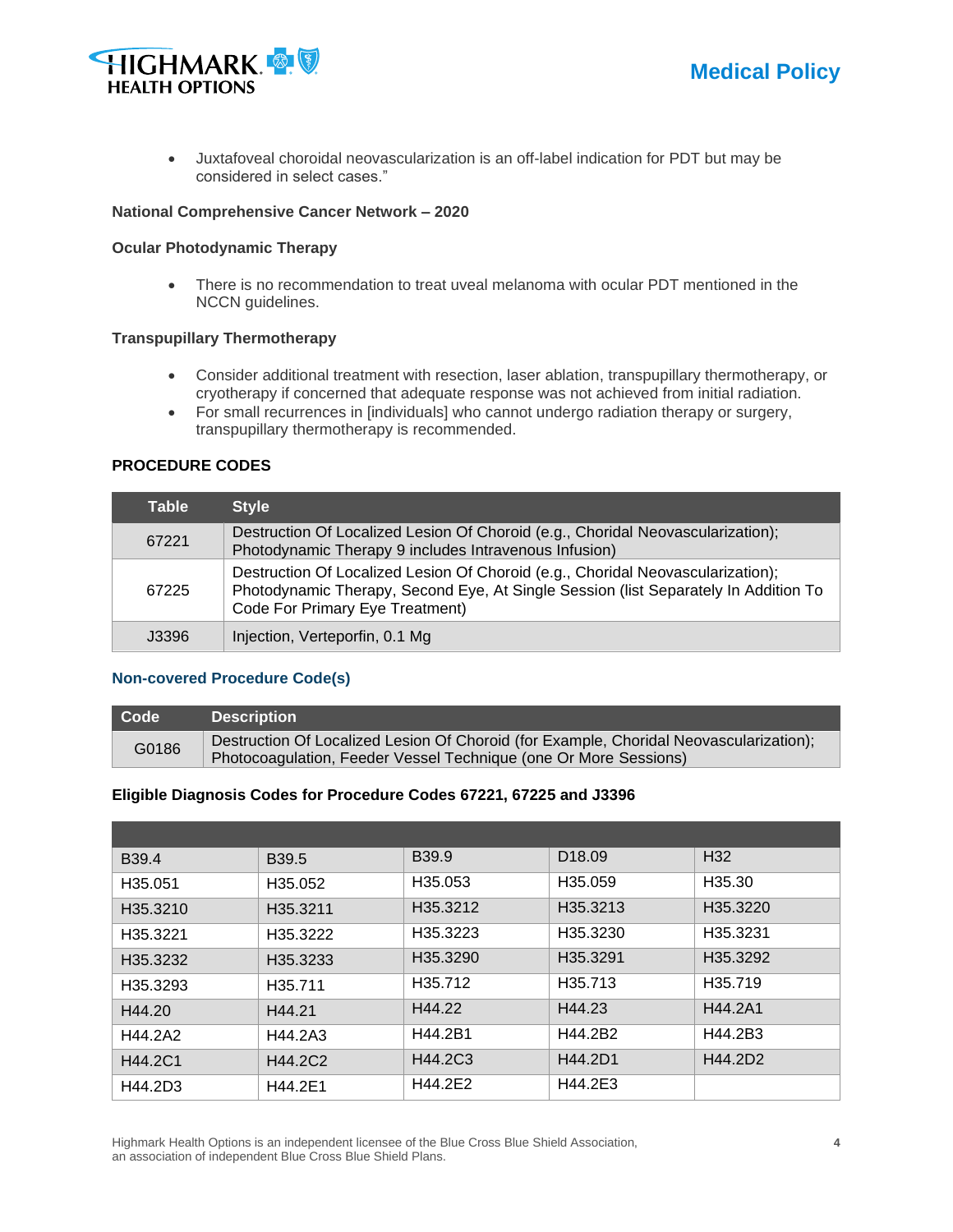

## **References**

American Academy of Ophthalmology Retina/Vitrous Panel. Preferred Practice Pattern® Guidelines. Agerelated macular degeneration. San Francisco, CA. 2015.

Salehi M, Wenick As, Law HA, Evans JR, Gehlbach P. interventions for central serous chorioretiopathy: A network meta-analysis. *Cochrane Database Sys Rev.* 2015;22(12)CD01184d1.

Atik A, Hu Y, Yu H, et al. Changes in macular sensitivity after hal-dose photdynamic therapy for chronic central serpous chorioretinopathy. *BMC Opthamology*. 2017;17:140.

Cheng CK, Chang CK, Peng CH. Comparison of photodynamic therapy using half-dose off verteprofin or half-fluence of laser light for the treatment of CCSC. *Retina.* 2017;37(2):325-333.

Fabian I, Stacey A, Papastefanou V,et al. Primary photodynamic therapy with verteporfin for small pigmented posterior pole choroidal melanoma. *Eye*. 2017;31:519-528.

Rundle P. Photodynamic therapy for eys cancer. *Biomedicines*. 2017;5:69.

Blasi M, Pagliara M, Lanza A, et al. Photodynamic therapy in ocular oncology. *Biomedicines.* 2018;6:17.

Ba J, Peng RS, Xu D, Li YH, Shi H, et al. Intravitreal anti-VEGF injections for treating wet age-related macular degeneration: a systematic review and meta-analysis. *Drug Des Devel Ther.* 2015;9:5397-5405.

Semeraro F, Russo A, Delcassi L, Romano MR, Rinaldi M, et al. Treatment of exudative age-related macular degeneration with ranibizumab combined with ketorolac eyedrops or photodynamic therapy. *Retina.* 2015;35(8):1547-1554.

Tang K, Si JK, Guo DD, Cui Y, Du YX, et al. Ranibizumab alone or in combination with photodynamic therapy vs photodynamic therapy for polypoidal choroidal vasculopathy: a systematic review and metaanalysis. *Int J Ophthalmol.* 2015;8(5):1056-1066.

Zhao M, Zhang F, Chen Y, Dai H, Qu J, et al. A 50% vs 30% dose of verteporfin (photodynamic therapy) for acute central serous chorioretinopathy: one-year results of a randomized clinical trial. *JAMA Ophthalmol*. 2015;133(3):333-340.

Tong Y, Zhao KK, Feng D, Biswal M, Zhao PQ, et al. Comparison of the efficacy of anti-VEGF monotherapy versus PDT and intravitreal anti-VEGF combination treatment in AMD: a Meta-analysis and systematic review. *Int J Ophthalmol*. 2016;9(7):1028-1037.

Zhu Y, Zhang T, Xu G, Zhang T. Anti-vascular endothelial growth factor for choroidal neovascularization in people with pathological myopia. *Cochrane Database Syst Rev.* 2016;12:CD011160.

Hayes, Inc. Hayes Health Assessment. *Photodynamic Therapy with Verteporfin (Visudyne) for Choroidal Hemangioma*. Lansdale, PA: Hayes, Inc. 08/29/2018.

Lee JH, Lee WK. One-year results of adjunctive photodynamic therapy for type 1 neovascularization associated with thickened choroid. *Retina*. 2016;36(5):889-895.

Rinaldi M, Semeraro F, Chiosi F, et al. Reduced-fluence verteporfin photodynamic therapy plus ranibizumab for choroidal neovascularization in pathologic myopia. *Graefes Arch Clin Exp Ophthalmol*. 2017;255(3):529-539.